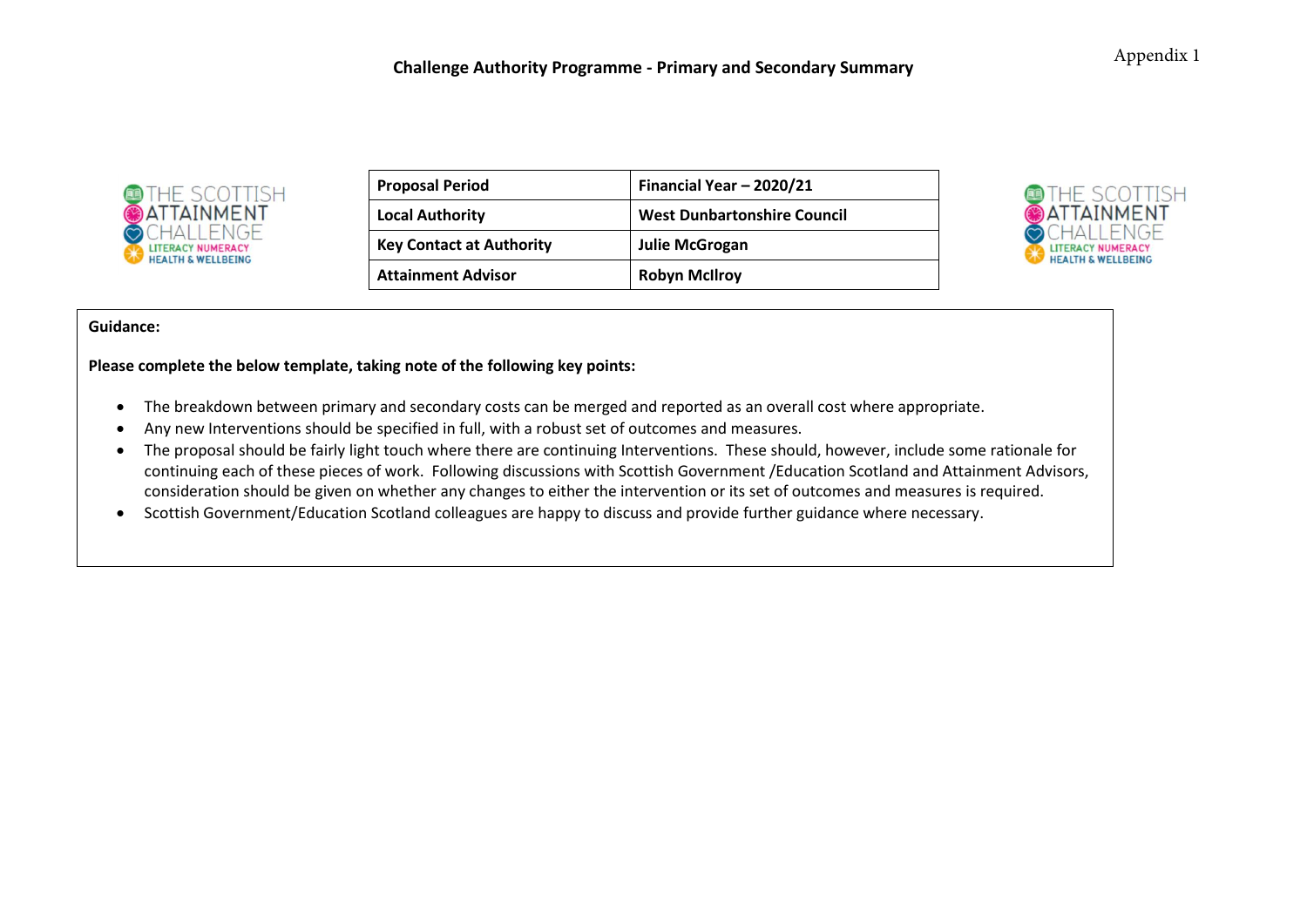|                                                              | Primary  | Secondary | <b>Staffing</b>                                                                                                                                                                            |            |             | <b>PRIMARY</b> |             | <b>SECONDARY</b>            |  |
|--------------------------------------------------------------|----------|-----------|--------------------------------------------------------------------------------------------------------------------------------------------------------------------------------------------|------------|-------------|----------------|-------------|-----------------------------|--|
| <b>Non-Staff Intervention/Resource</b>                       | Cost     | Cost      |                                                                                                                                                                                            | <b>FTE</b> | <b>COST</b> | <b>FTE</b>     | <b>COST</b> |                             |  |
| Early Level: Play & Learning/Family<br><b>Support Campus</b> | 35, 614  |           | Teachers                                                                                                                                                                                   | 3          | 137,012     | 5              | 294, 406    |                             |  |
| Maths, Numeracy & Literacy                                   | 160,000  |           | Education/development officers                                                                                                                                                             | 0.4        | 31,829      |                |             |                             |  |
| <b>SIPP</b>                                                  | 70,000   | 40,000    | <b>Educational Psychologists</b>                                                                                                                                                           | 1.8        | 121, 969    | 1              | 62, 739     |                             |  |
| Programme                                                    |          |           | Data Analysis Officers                                                                                                                                                                     | 1          | 51, 622     |                |             |                             |  |
| Better Wellbeing Better Learning                             |          | 7,500     | Family/home link worker                                                                                                                                                                    | 8          | 142, 345    | 8              | 219, 110    |                             |  |
|                                                              |          |           | Other: Professional Learning,<br>Police Officer, Senior Phase<br>Officers, Excellence & Equity<br>Lead and Admin, Youth Work &<br>Community Learning, Creative<br>Arts and Project Manager |            |             | 15             | 669, 670    |                             |  |
|                                                              |          |           |                                                                                                                                                                                            |            |             |                |             | <b>Total for</b><br>2020/21 |  |
| <b>Non-Staff Total 2020/2021</b>                             | 265, 614 | 47,500    | <b>Staff Total 2020/21</b>                                                                                                                                                                 | 14.2       | 484, 775    | 29             | 245, 926    |                             |  |
| <b>Non-Staff Total 2020/2021</b>                             | 265, 614 | 47, 500   | <b>Staff Total 2020/21</b>                                                                                                                                                                 | 14.2       | 484, 775    | 29             | 245, 926    | 2, 043, 815                 |  |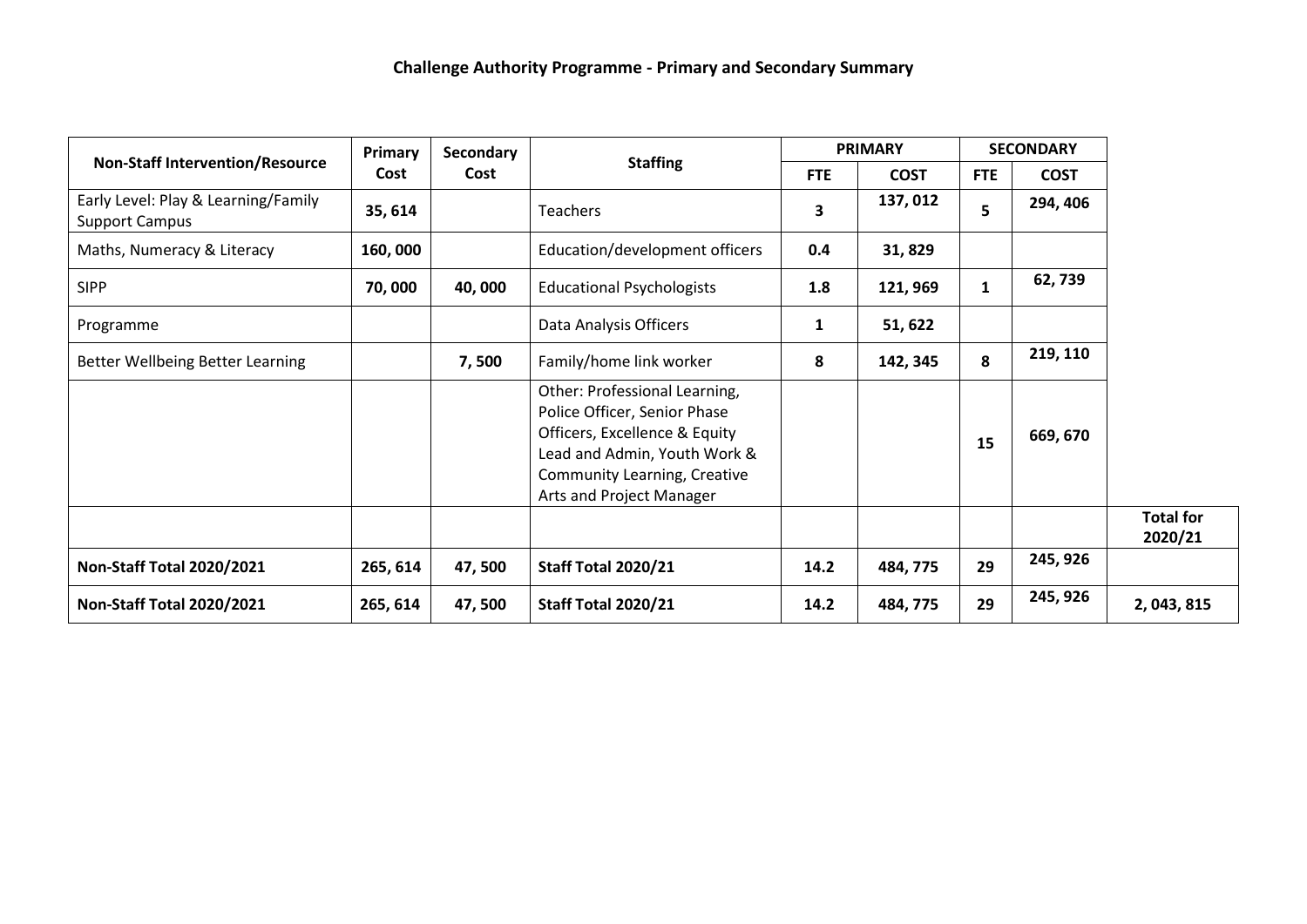# **Proposed Improvement Plan**

| <b>Early Level Play and Learning</b><br>1                                                                                                                                                                                                                                                                                                                                                                                                                                                                                                                                                                                            |  |  |  |
|--------------------------------------------------------------------------------------------------------------------------------------------------------------------------------------------------------------------------------------------------------------------------------------------------------------------------------------------------------------------------------------------------------------------------------------------------------------------------------------------------------------------------------------------------------------------------------------------------------------------------------------|--|--|--|
| <b>Continuing Intervention from 2019/20</b><br>Υ<br>Plans? Y/N                                                                                                                                                                                                                                                                                                                                                                                                                                                                                                                                                                       |  |  |  |
| 2020/21 Proposed Funding<br>£0.300m                                                                                                                                                                                                                                                                                                                                                                                                                                                                                                                                                                                                  |  |  |  |
| 1.8 Psychologists<br>2020/21 Breakdown of Resource:<br>8 Outreach Workers / Family Support Workers<br>Please provide a breakdown of what this<br><b>Professional Learning</b><br>funding will be used for including details of<br>teachers/others staff                                                                                                                                                                                                                                                                                                                                                                              |  |  |  |
| If new for 2020/21 please provide information on the rationale for this new workstream, the proposed impact of this workstream in 2020/21 and how<br>that will be measured.<br>Proposed impact:<br>Measures:                                                                                                                                                                                                                                                                                                                                                                                                                         |  |  |  |
| If new for 2020/21 please give details of the plans you have in place to deliver this workstream or provide details of changes to a workstream from<br>2019/20.<br><b>CONTINUING WORKSTREAM.</b><br>Continue to scale up the number of staff trained in Incredible Years Classroom Management Programme<br>٠<br>Offer accredited courses for parents in our 5 Local Learning Communities in partnership with Community Learning and Development<br>Increase numbers of staff trained as play based learning trainers and mentors<br>Continue to increase the number of families being offered one to one support by Outreach Workers |  |  |  |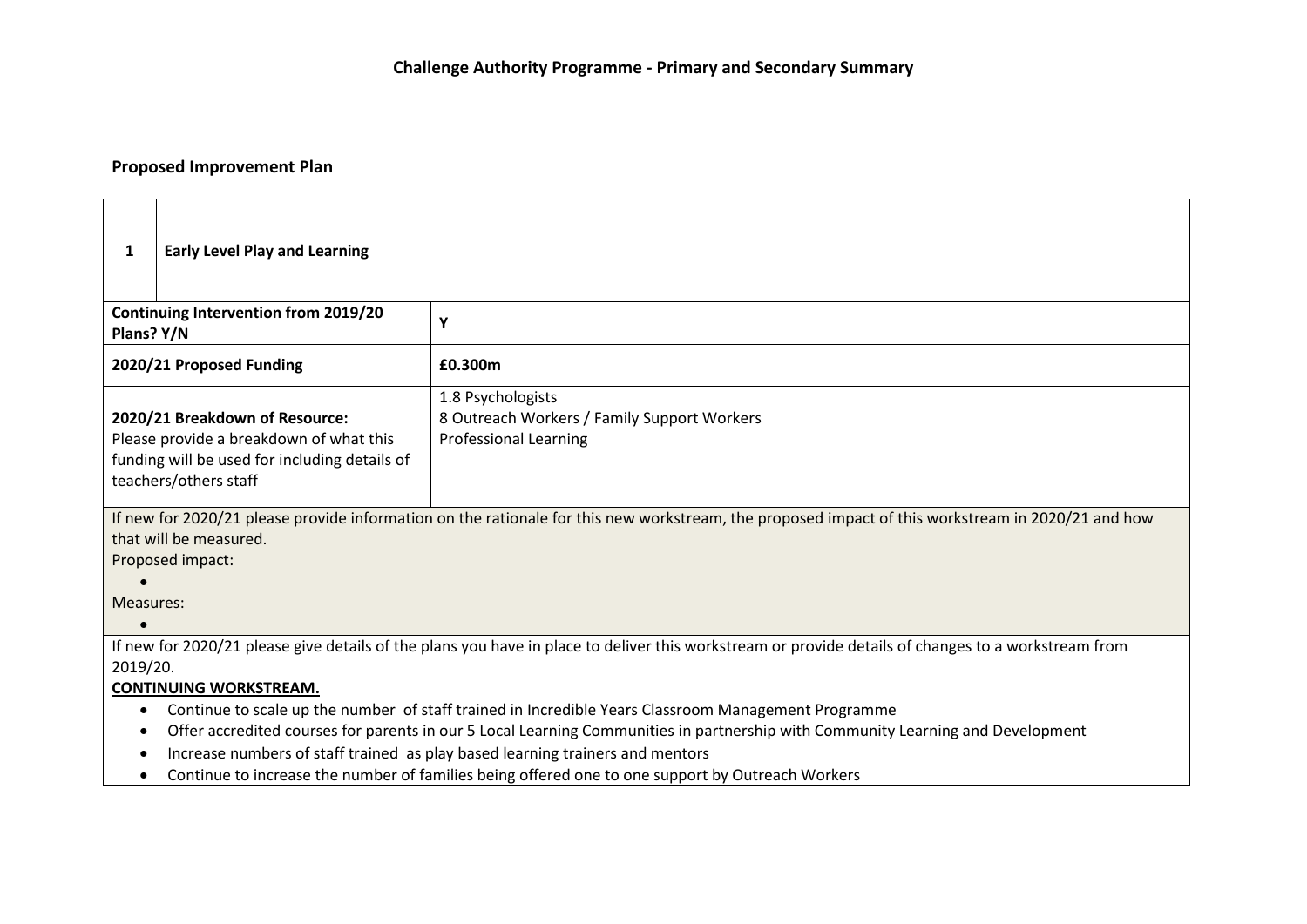- Consolidate practice across all sectors in Word Aware and Reciprocal Teaching
- Increase numbers of staff trained as Incredible Years Practitioners
- Increase the number of staff trained in nurture prinicples

| 2                                                                                                                                                                                                                                                         | <b>Maths and Numeracy</b><br>Literacy       |                                                                                          |  |
|-----------------------------------------------------------------------------------------------------------------------------------------------------------------------------------------------------------------------------------------------------------|---------------------------------------------|------------------------------------------------------------------------------------------|--|
|                                                                                                                                                                                                                                                           | <b>Continuing Intervention from 2019/20</b> | <b>Maths and Numeracy Y</b>                                                              |  |
| Plans? Y/N                                                                                                                                                                                                                                                |                                             | <b>Literacy N</b>                                                                        |  |
|                                                                                                                                                                                                                                                           | 2020/21 Proposed Funding                    | £0.329m                                                                                  |  |
| 3 Literacy Champs<br>2020/21 Breakdown of Resource:<br>0.4 Literacy Lead Officer<br>Please provide a breakdown of what this<br>funding will be used for including details of<br>Cover to release staff for professional learning<br>teachers/others staff |                                             | Professional Learning Sessions: reading approaches, reading interventions; maths mastery |  |
| If new for 2020/21 please provide information on the rationale for this new workstream, the proposed impact of this workstream in 2020/21 and how<br>that will be measured.<br><b>CONTINUING WORKSTREAM (MATHS /NUMERACY)</b><br>RATIONALE                |                                             |                                                                                          |  |
| Since 2016 attainment in numeracy has improved from 70.9% in 2016 to 79.2 % in 2019. Attainment for young people in deciles 1 and 2 has                                                                                                                   |                                             |                                                                                          |  |

improved from 68.4 % in 2016 to 74.1 % in 2019. However, there is further improvement required in ine with national targets.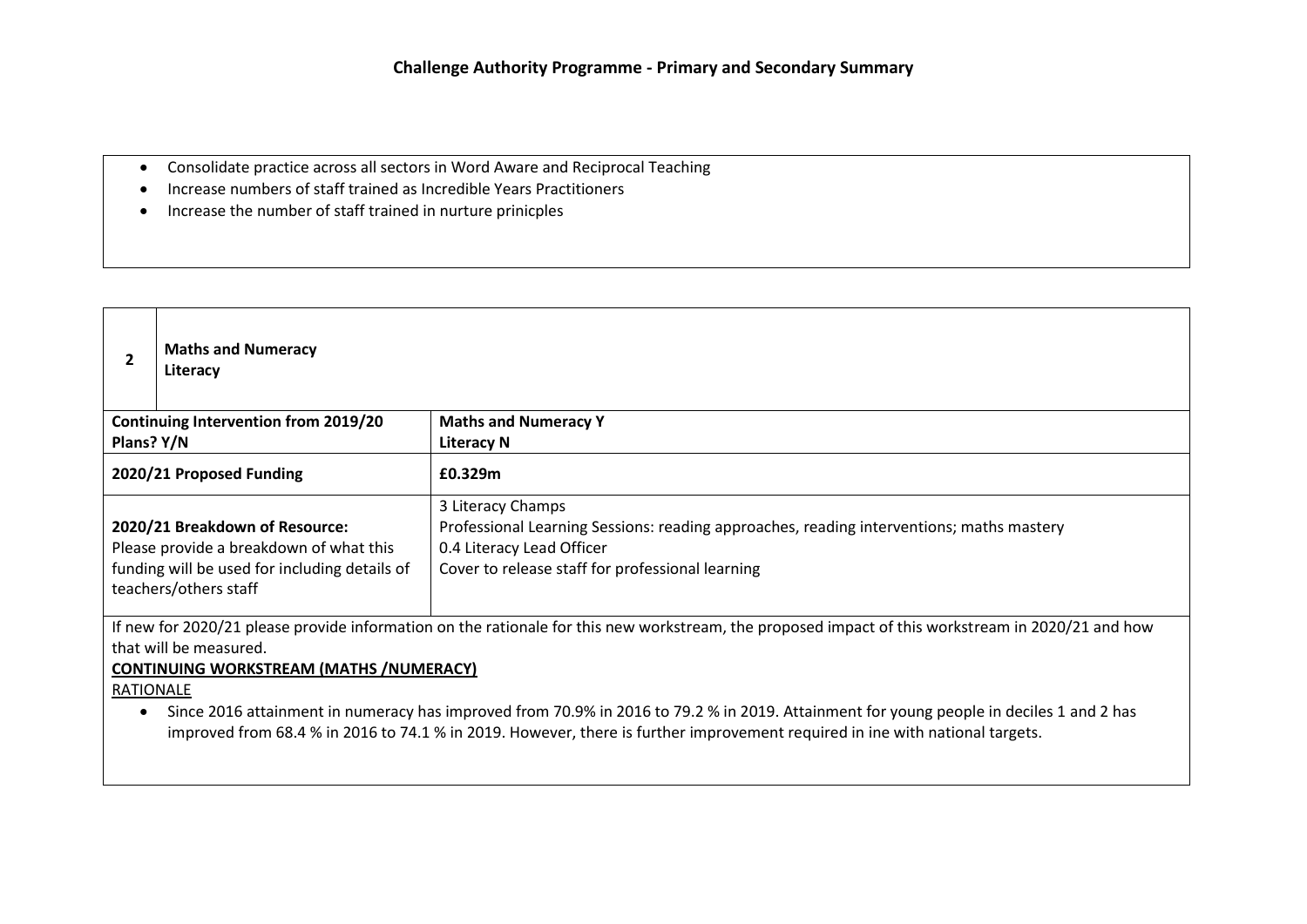# **NEW WORKSTREAM: LITERACY**

# RATIONALE

- Since 2016 attainment in literacy has improved from 64.3% in 2016 to 71.5 % in 2019. Attainment for young people in deciles 1 and 2 has increased from 61.6 % in 2016 to 66.2 % in 2019.
- The renewed focus will increase attainment in literacy to reflect the increase in numeracy.
- The rationale for continuing is that since 2016 attainment in reading has improved from 73.7% in 2016 to 79.3 % in 2019. Attainment for young people in deciles 1 and 2 has increased from 70.7% in 2016 to 75.1 % in 2019.
- The rationale for continuing is that since 2016 attainment in writing has improved from 67.1% in 2016 to 75.0 % in 2019. Attainment for young people in deciles 1 and 2 has increased from 64.1 % in 2016 to 69.3 % in 2019.
- Consultation with teachers and literacy co-ordinators identified need for professional development in teacher and support staff understanding of how to teach reading.
- Evidence from our early learning literacy projects has identified successful approaches to engage parents supporting improved ' Word ' skills.
- Evidence from other SAC authority work has identified the critical role of support staff in successful approaches to literacy development

# Proposed impact:

- Continue to increase achievement for pupils in quintile 1, therefore closing the poverty related attainment gap
- Aim to increase achievement across all pupils in reading and writing at P1 and P7 by 2 %
- WDC aims to increase achievement across all pupils in reading and writing at P4 and P7 by 3 %
- Aim to increase achievement across all pupils in numeracy at P4 by 3 %
- Aim to increase achievement across all pupils in numeracy at P7 by 4 %
- Removal of barriers to learning for children not attaining and achieving for their age and stage
- High quality reading focussing on: responsive learning mix of decoding, fluency, comprehension, engagement and digital literacy research skills

#### Measures:

- SNSA
- ACEL
- EY baseline
- Insight data
- BGE benchmarking tool and virtual comparator
- Word Aware, Rhyme Aware Data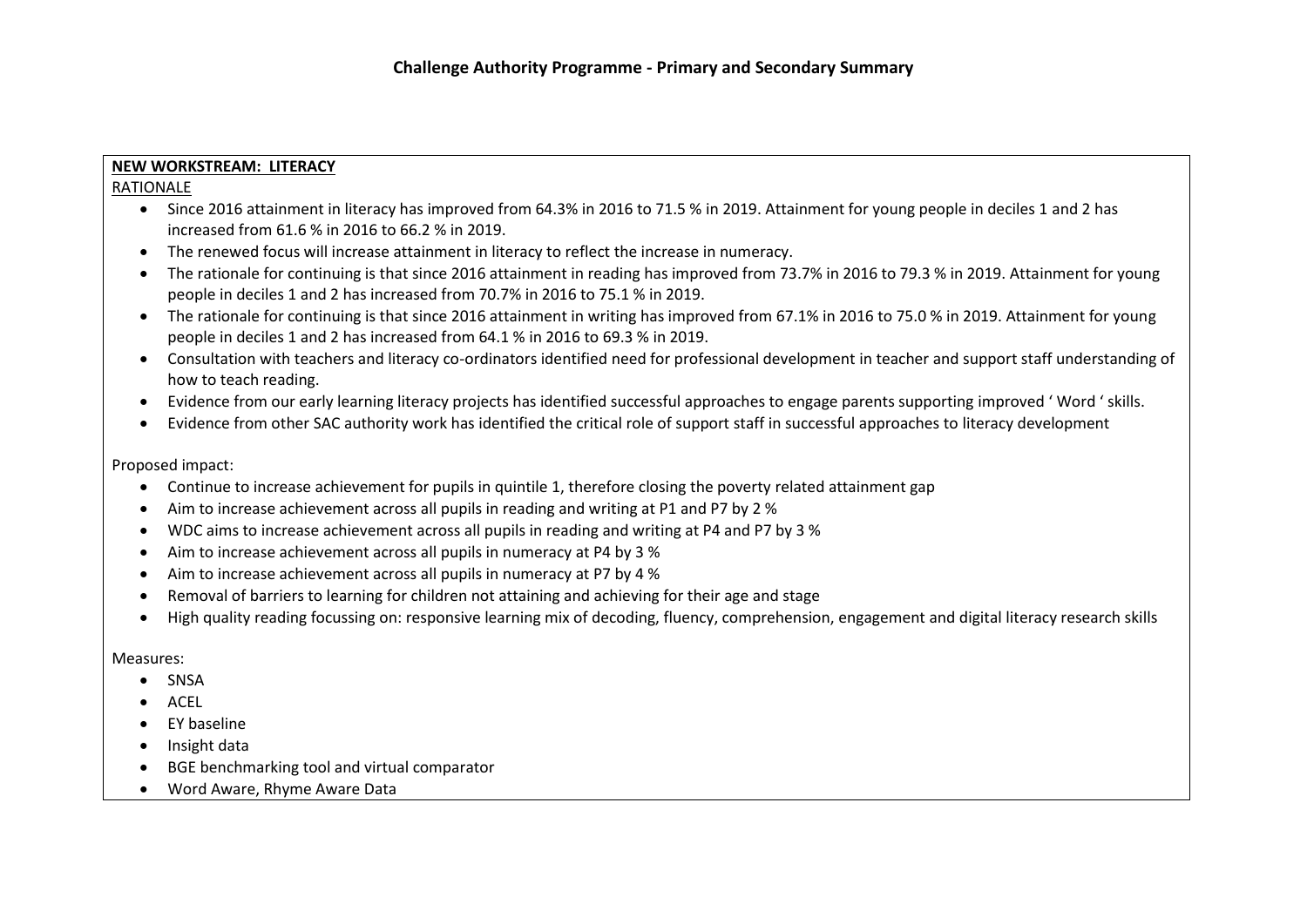- Results from consultations of all stakeholders
- Obtain feedback from staff training
- Numbers of parents attending engagement activities
- Attendance and latecoming rates
- Evaluations of learning, teaching and assessment

If new for 2020/21 please give details of the plans you have in place to deliver this workstream or provide details of changes to a workstream from 2019/20

- Work with researcher to produce revised reading strategy
- Train teachers and support staff in all schools and sectors in guided reading approaches , three domains in learning and reading is meaning
- Deploy literacy coach teachers to support and challenge practice in schools and ELCC's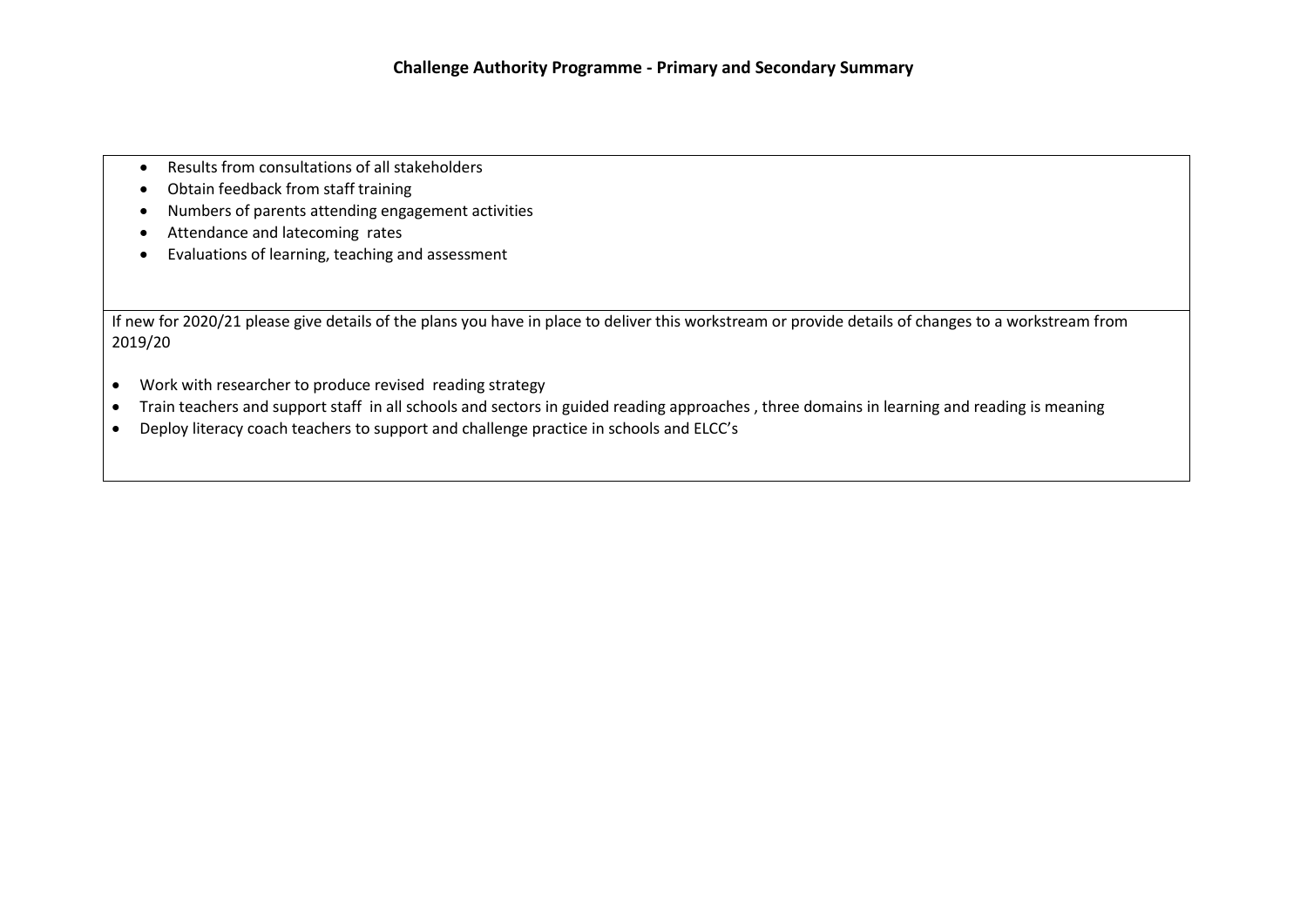| З.                                                                                                                                                                          | School Improvement Partnership / CAR                                                                                                                |                                                                                                                                                         |  |
|-----------------------------------------------------------------------------------------------------------------------------------------------------------------------------|-----------------------------------------------------------------------------------------------------------------------------------------------------|---------------------------------------------------------------------------------------------------------------------------------------------------------|--|
| Plans? Y/N                                                                                                                                                                  | <b>Continuing Intervention from 2019/20</b>                                                                                                         |                                                                                                                                                         |  |
|                                                                                                                                                                             | 2020/21 Proposed Funding                                                                                                                            | £0.110m                                                                                                                                                 |  |
|                                                                                                                                                                             | 2020/21 Breakdown of Resource:<br>Please provide a breakdown of what this<br>funding will be used for including details of<br>teachers/others staff | Cover to release ESIT team<br>Cover to release early years, support and teaching staff to engage in collaboration trios (In WDC and inter<br>authority) |  |
| If new for 2020/21 please provide information on the rationale for this new workstream, the proposed impact of this workstream in 2020/21 and how<br>that will be measured. |                                                                                                                                                     |                                                                                                                                                         |  |

**CONTINUING WORKSTREAM**

# RATIONALE

Since 2015 we have increased the numbers of teachers, early years staff probationers and schools engaged in collaboration. This collaboration has supported improvement in approaches used by teachers working collaboratively to assess and moderate learning, support collective understanding and school based networks.

The Collaborative Action Research Model has been implemented in almost all schools and ELCC'S. In 2018/19 the School Improvement Partnership model was extended to school leaders through establishing an Enhanced School Improvement Team( ESIT). Our strategy for SIPP / CAR has been shared with other local authorities. The West Partnership has identified putting more collaboration into the system. The implementation of SIPP / CAR is enabling improved collaboration at all levels in West Dunbartonshire.

An **objective for 2020/21** is to further improve the quality of teaching focussing on delivery of equity through high quality differentiation A suite of professional learning opportunities has been designed to support teacher, school and inter authority improvement. Workstreams will focus on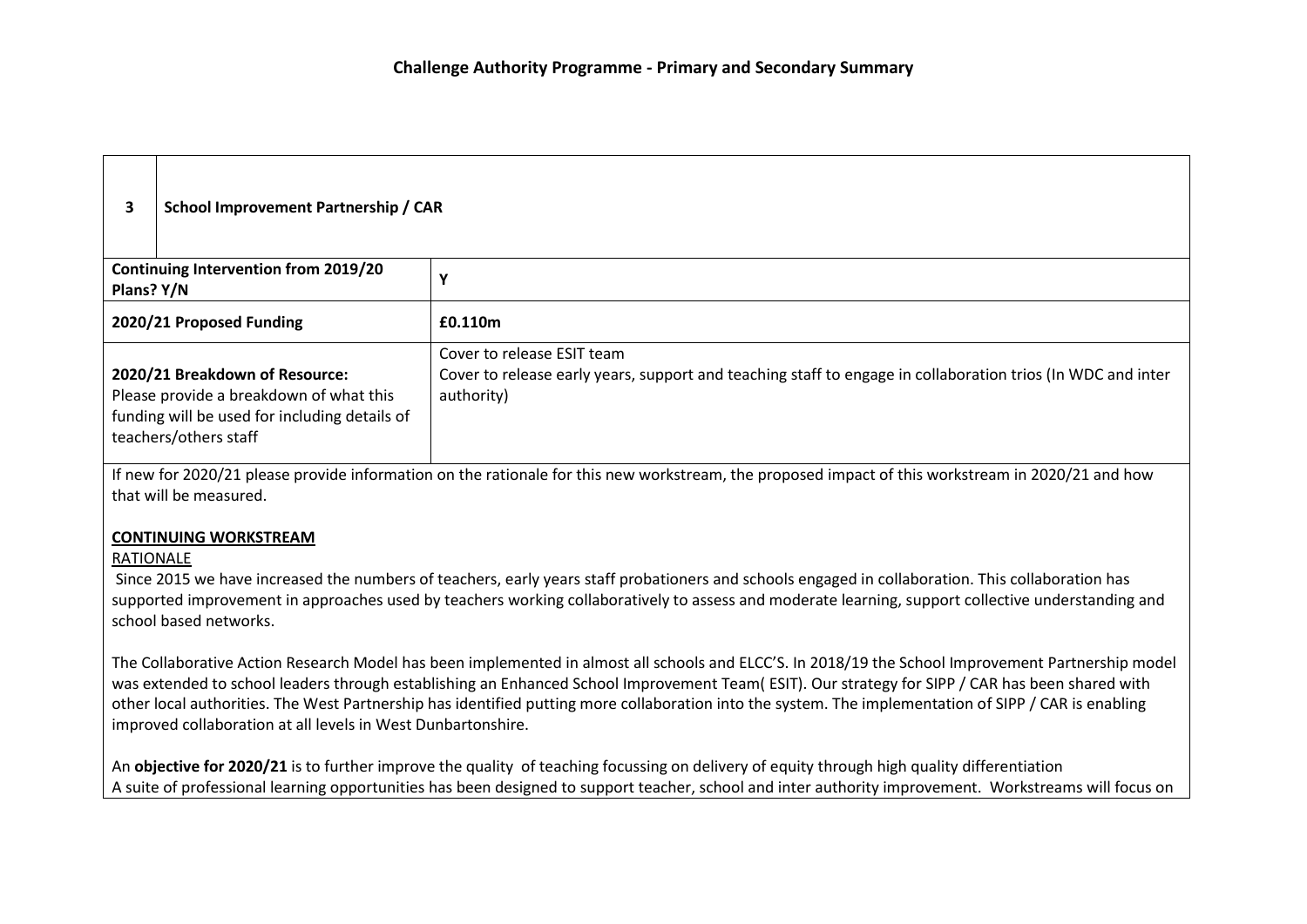the quality of leadership and delivery of equity in learning and teaching. A variety of models will continue to be used:

- a trio enquiry research team within a school
- a trio enquiry research team across schools led by the local authority
- a trio enquiry research team between local authorities
- a group of trios within school or across schools
- the development of a departmental based collaborative learning network
- the development of a whole school collaborative learning network

#### Proposed impact:

- Clear objectives and timescales for school improvement
- Consistent approach to school improvement
- Forensic focus on school performance and capacity to match national comparators and benchmarks
- Evidence base for the what and why of our school improvement work
- Targets and timescales for improvement for schools underperforming
- Improved learning and teaching leading to high quality learning experience in all establishments and raised attainment
- Empowered teachers and school leaders resulting in self improving school improvement programme
- Teacher research supporting evidence based approaches to interventions
- High quality professional learning

#### Measures:

- Survey leaders and / or staff involved in CAR and it's benefits for staff development, learning and teaching
- CAR projects research conclusions
- Feedback from staff
- Individual project pre and post attainment and achievement data
- National Improvement Measures and evaluations in standards and quality reports
- School inspection reports
- West Dunbartonshire Improvement Framework evaluations
- Observations of learning experiences using quality indicators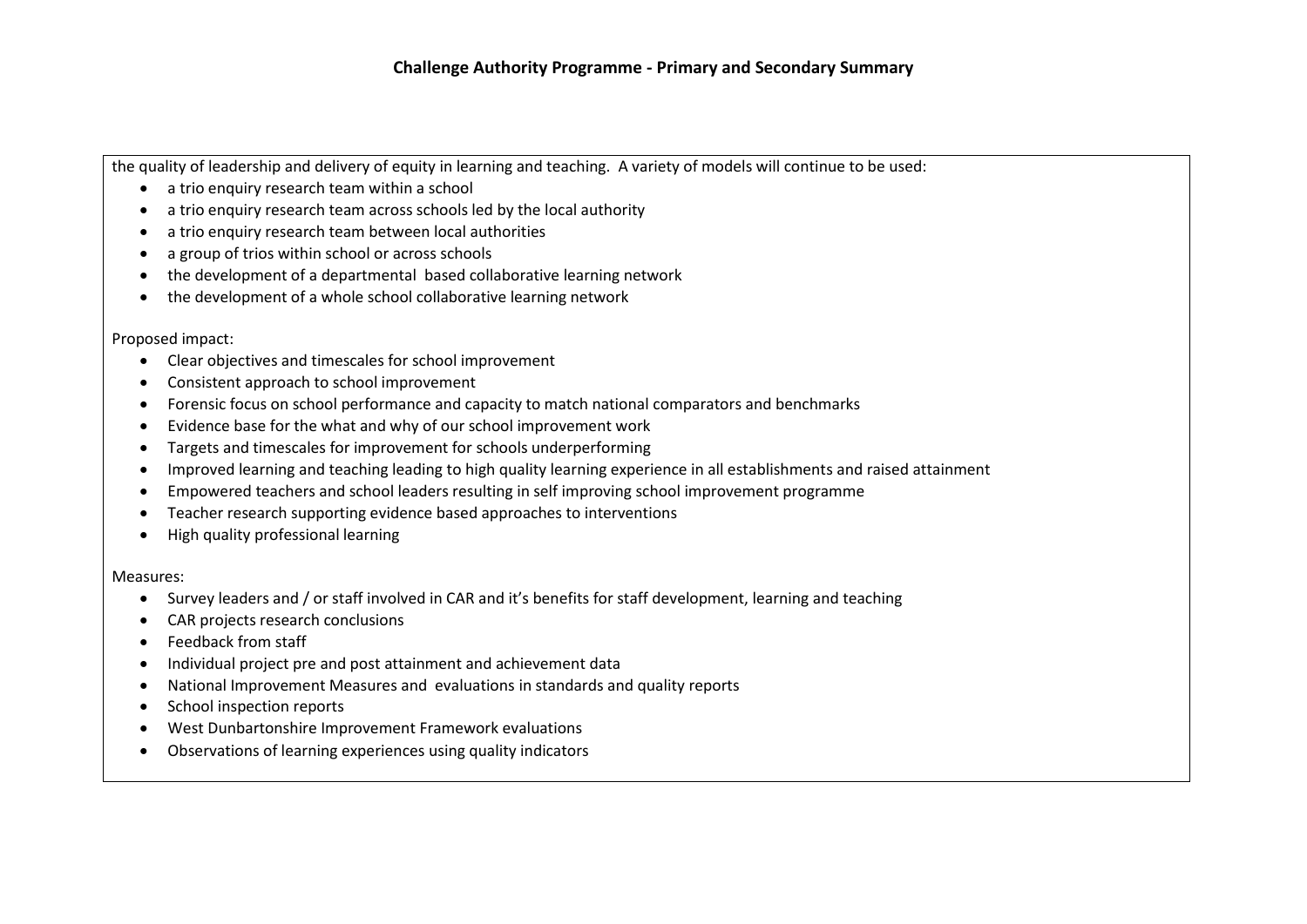If new for 2020/21 please give details of the plans you have in place to deliver this workstream or provide details of changes to a workstream from 2019/20

- Inter authority partnership with East Dunbartonshire and Inverclyde on School Alliances to support improved leadership of learning and teaching focussing on differentiation
- Work in partnership with The Robert Owen Centre to develop inter school leadership networks at DHT and middle leader level focussing on differentiation

| 4                                                                                                                                                   | Multi - Agency Hub / Children's Neigbourhoods / Enhanced BGE<br>'Better Well Being Better Learning' |                                                                                                                                                                                                                                                                                                                                                                        |  |
|-----------------------------------------------------------------------------------------------------------------------------------------------------|-----------------------------------------------------------------------------------------------------|------------------------------------------------------------------------------------------------------------------------------------------------------------------------------------------------------------------------------------------------------------------------------------------------------------------------------------------------------------------------|--|
|                                                                                                                                                     | <b>Continuing Intervention from</b><br>2019/20Plans? Y/N                                            | v                                                                                                                                                                                                                                                                                                                                                                      |  |
|                                                                                                                                                     | 2020/21 Proposed Funding                                                                            | £1.159m                                                                                                                                                                                                                                                                                                                                                                |  |
| 2020/21 Breakdown of Resource:<br>Please provide a breakdown of what this<br>funding will be used for including details of<br>teachers/others staff |                                                                                                     | 9 Pupil and Family Support<br>1 Psychologist<br>1 Youth Engagement Officer<br>3 Excellence and Equity and Co-ordinators<br>1 Vocational Co-ordinator<br>0.6 Creative Learning Teacher<br>2 Senior Phase Officers<br>7 Youth and Community Learning Workers<br>0.4 Attainment and Data Local Learning Community Lead<br>1 Excellence & Equity Admin Officer, 5 Teachers |  |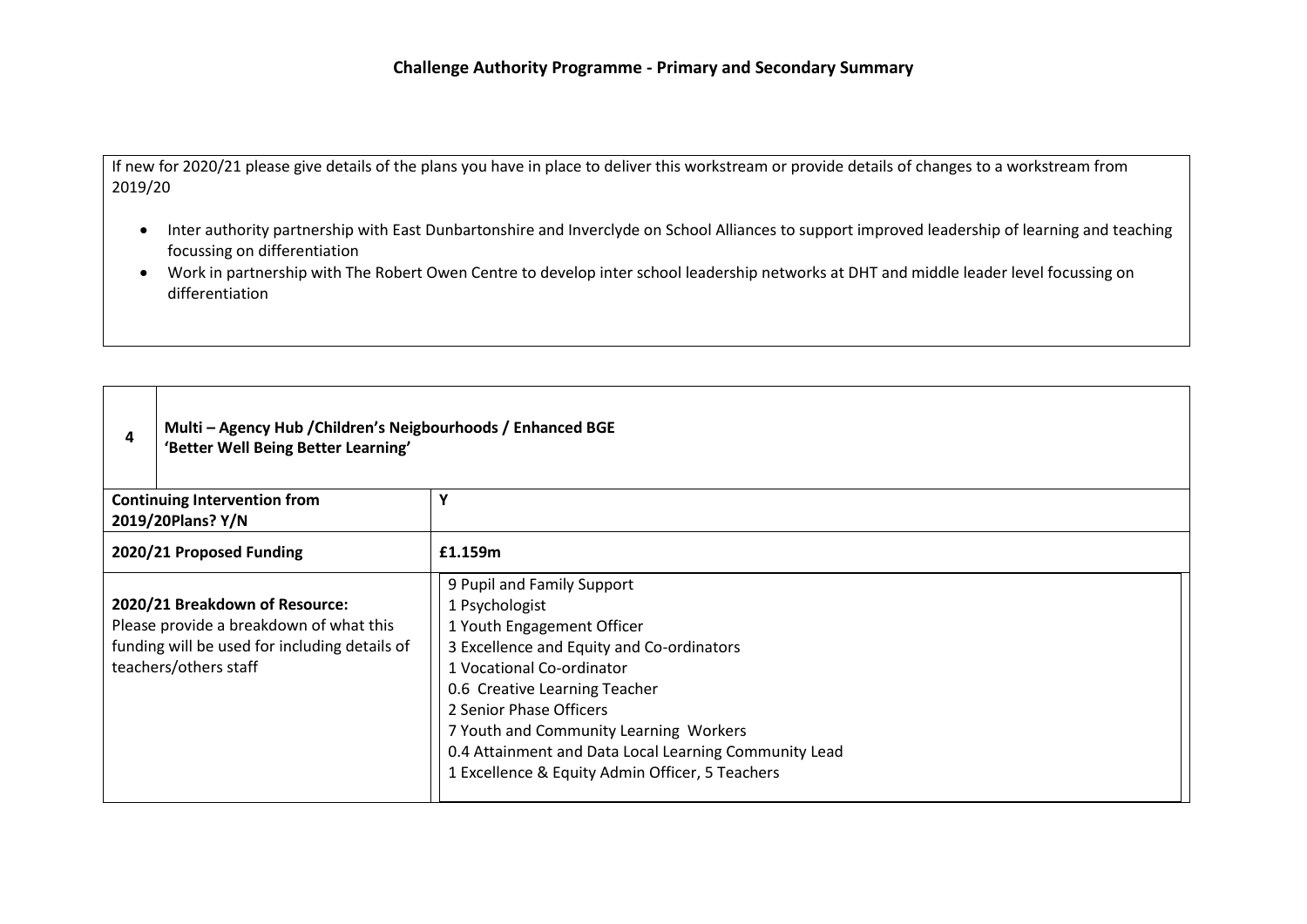If new for 2020/21 please provide information on the rationale for this new workstream, the proposed impact of this workstream in 2020/21 and how that will be measured.

# **CONTINUING WORKSTREAM**

# RATIONALE

Since 2016 3 Secondary Challenge Projects have been delivered across the 5 mainstream secondaries: MultI Agency Hub in 2 secondaries; Enhanced BGE in 2 secondaries; Skills Academy in 1 secondary. The 3 projects evidence positive impact on attainment, pupil and family engagement, exclusion and attendance rates. Key highlights :

- Attainment in targeted group of S1 / S2 pupils in ACEL % achieved for reading, writing and listening and talking in S3.
- In 2018-19, a well-being intervention at S2 and S3 increased attendance across the majority of young people involved
- From 2017, one school has reduced their exclusion rate by 2/3, from 91 incidents to 34 in 2019 and the other school has a declining exclusion rate over the same time period. The number of repeat exclusions has reduced from 30 to 8 in the same time period.
- Nurture groups offered to S1 and S2 pupils who were identified in P7 at transition, are reported by young people and staff are better engaged, more ready to learn, have increased attendance and improved time keeping
- 96 % of young people who undertook a variety of skills courses passed these courses, e.g. DYA award (SCQF Level 3), PX2 award, Youth Achievement Award (SCQF Level 4), Fire Reach programme, etc
- 56% of pupils within the targeted group show a decreasing score in overall difficulties within the SDQ which reflect a positive outcome in terms of a positive change in self-reported well-being
- Update and qualification awards are increasing year on year for example, for Hairdressing from 20 qualifications in 2017 to 48 in 2019 (expected level) and for dance from 6 to 12 pupils.
- In 2019, average attendance at Skills Academy courses ranges from 2-6 % above the school average for S1 and S2 pupils
- There have been 0 exclusions across Skills Academy courses
- 69 83 % of young people agreed that Skills Academy courses have motivated them to work harder in other subjects
- 93 % of young people have agreed that the Skills Academy courses have improved their confidence, while 77 % agreed it has made them more resilient
- Achievement from 2018 to 2019 increased by 10 % to 83 % for writing, increased by 6 % for reading and 7 % of listening and talking.

**The objective for 2020/21** is to deliver the 3 secondary 'Challenge' projects in all 5 secondaries. The projects are aligned to West Dunbartonshire's overarching priority to reduce inequalities and support citizens and communities to be flourishing, independent, nurtured, empowered and safe.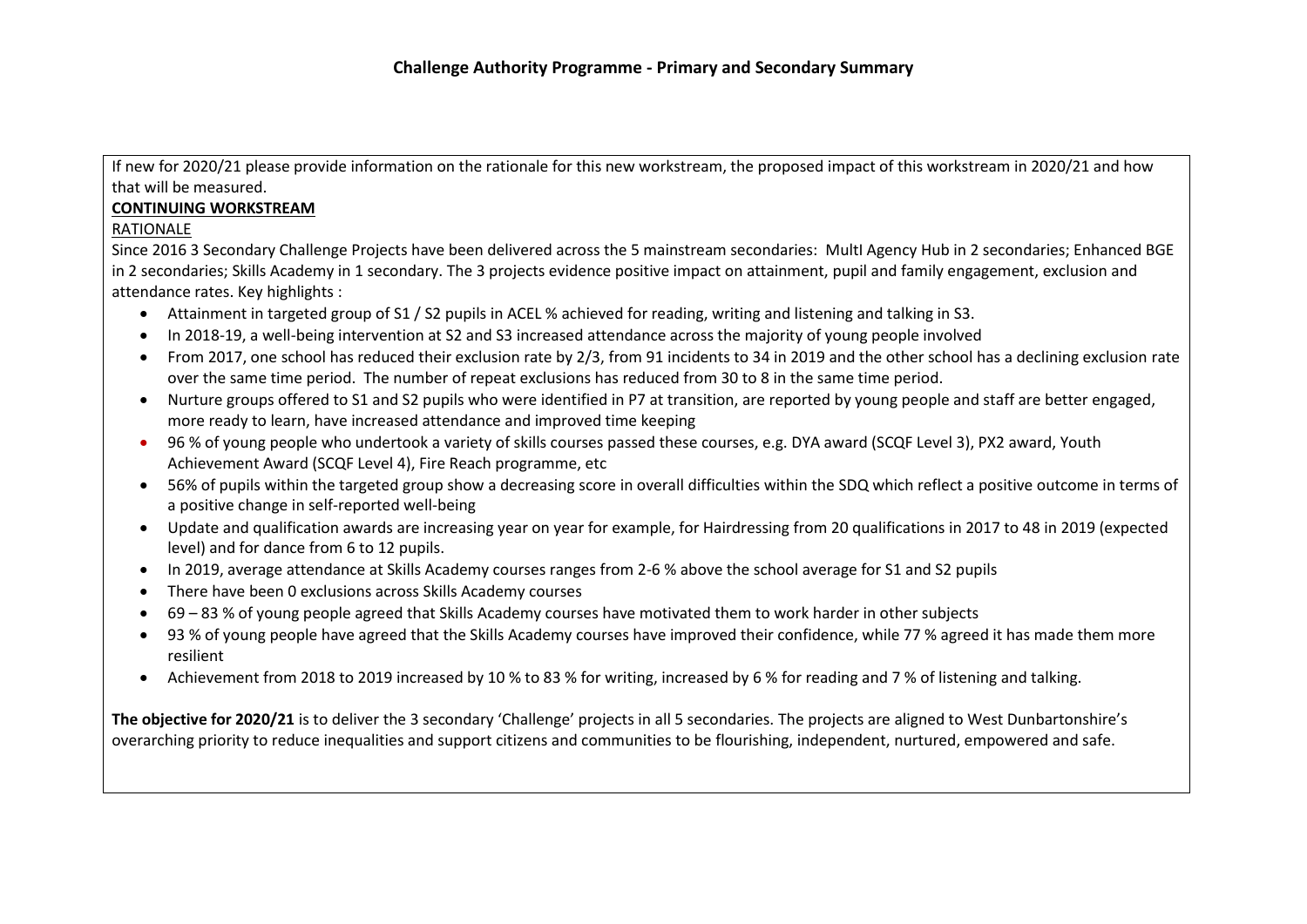#### Impact:

- Deliver a curriculum design focussed on poverty improving attainment through alternative qualifications
- Integrate family support services using a whole systems approach in school communities to help people have a say in their local communities
- Improve out of hours provisionand try to divert young people from risk taking behaviours and criminal activity
- Reduce the cost of the school day
- Improve outcomes for especially for those living in poverty
- Embed positive mental health approaches

### Measures:

- SNSA
- ACEL
- Insight data
- BGE benchmarking tool and virtual comparator
- Results from consultations of all stakeholders
- Obtain feedback from staff training
- Numbers of parents attending engagement activities
- Attendance and latecoming rates
- Evaluations of learning, teaching and assessment
- Exclusion Rates
- Wider Achievement Awards
- Parent Qualifications

If new for 2020/21 please give details of the plans you have in place to deliver this workstream or provide details of changes to a workstream from 2019/20

• To deliver the 3 projects across 5 secondaries it is proposed to re distribute resource allocation for the individual projects across each secondary with each school delivering a Multi Agency Hub, an Enhanced BGE and a Skills Academy.